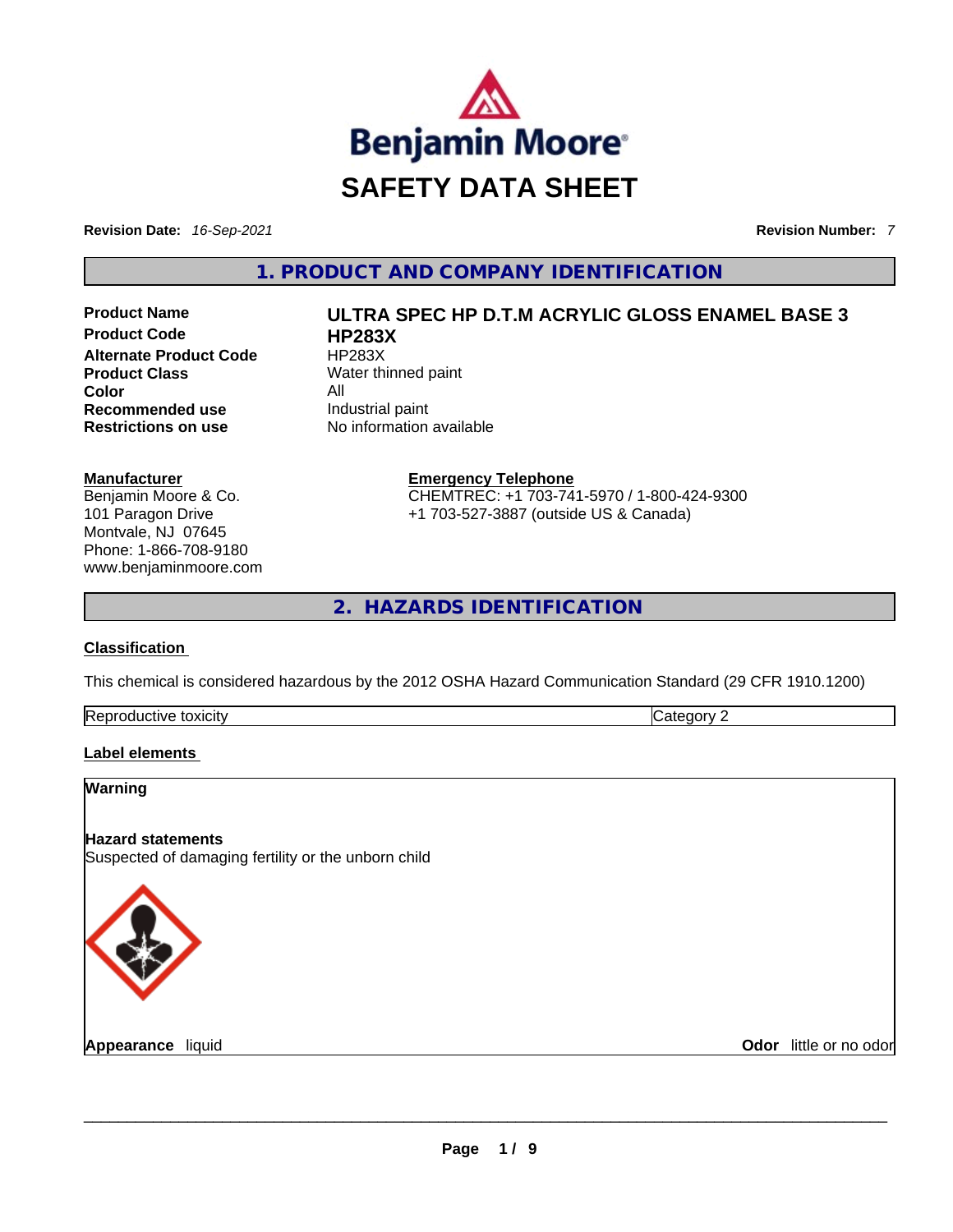## **Precautionary Statements - Prevention**

Obtain special instructions before use Do not handle until all safety precautions have been read and understood Use personal protective equipment as required

### **Precautionary Statements - Response**

IF exposed or concerned: Get medical advice/attention

## **Precautionary Statements - Storage**

Store locked up

### **Precautionary Statements - Disposal**

Dispose of contents/container to an approved waste disposal plant

## **Hazards not otherwise classified (HNOC)**

Not applicable

## **Other information**

No information available

 **WARNING:** This product contains isothiazolinone compounds at levels of <0.1%. These substances are biocides commonly found in most paints and a variety of personal care products as a preservative. Certain individuals may be sensitive or allergic to these substances, even at low levels.

## **3. COMPOSITION INFORMATION ON COMPONENTS**

| <b>Chemical name</b>                          | <b>CAS No.</b> | Weight-%    |
|-----------------------------------------------|----------------|-------------|
| Titanium dioxide                              | 13463-67-7     | $5 - 10$    |
| 2.2.4-trimethyl-1.3-pentanediol diisobutyrate | 6846-50-0      | - 5         |
| Zinc phosphate                                | 7779-90-0      | - 5         |
| Ammonia                                       | 7664-41-7      | $0.1 - 0.5$ |

|                                                  | 4. FIRST AID MEASURES                                                                                    |
|--------------------------------------------------|----------------------------------------------------------------------------------------------------------|
| <b>General Advice</b>                            | If symptoms persist, call a physician. Show this safety data sheet to the doctor in<br>attendance.       |
| <b>Eye Contact</b>                               | Rinse thoroughly with plenty of water for at least 15 minutes and consult a<br>physician.                |
| <b>Skin Contact</b>                              | Wash off immediately with soap and plenty of water while removing all<br>contaminated clothes and shoes. |
| <b>Inhalation</b>                                | Move to fresh air. If symptoms persist, call a physician.                                                |
| Ingestion                                        | Clean mouth with water and afterwards drink plenty of water. Consult a physician<br>if necessary.        |
| <b>Most Important</b><br><b>Symptoms/Effects</b> | None known.                                                                                              |
|                                                  |                                                                                                          |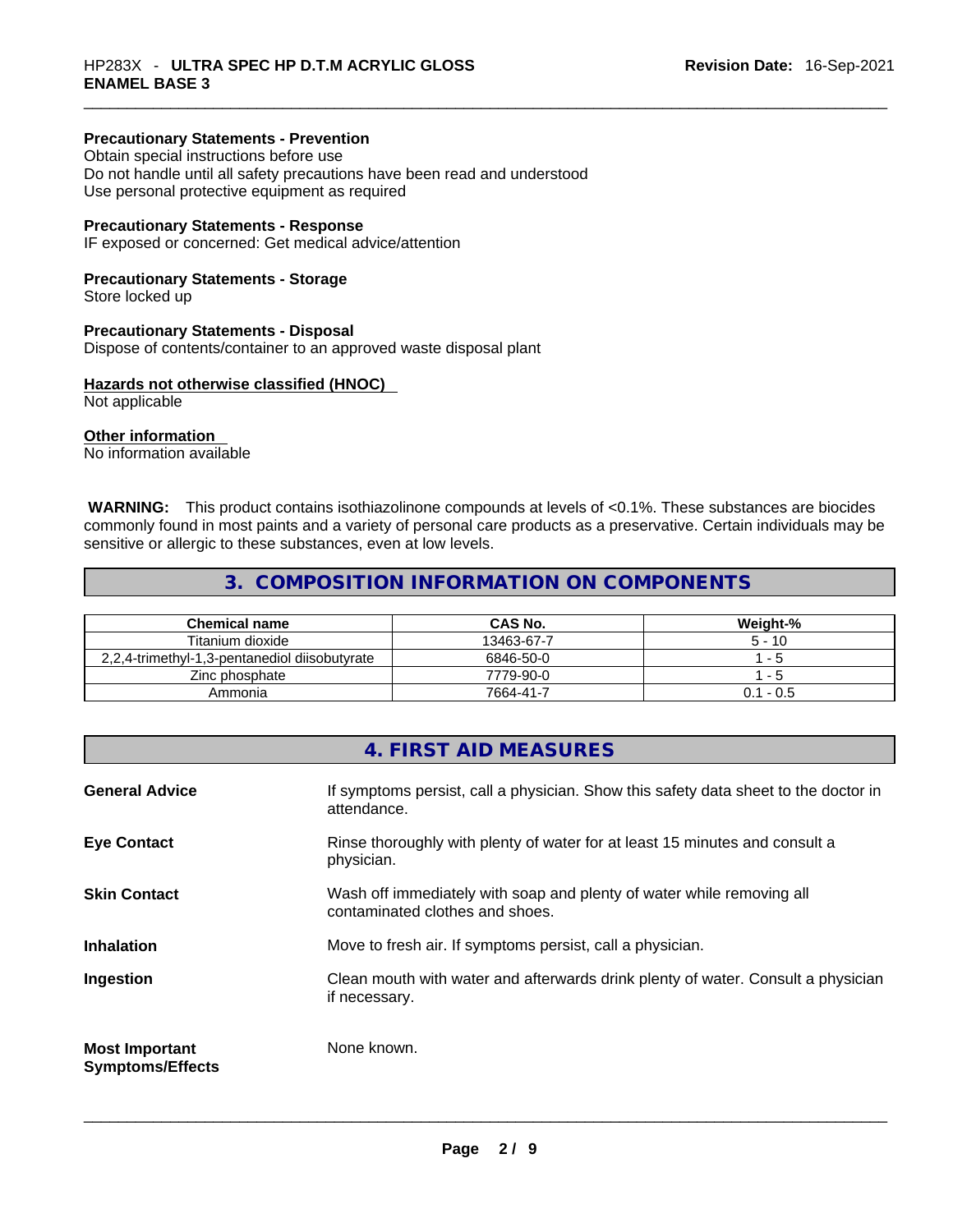| <b>Notes To Physician</b>                                                        | Treat symptomatically. |                                  |                                                                                                                 |
|----------------------------------------------------------------------------------|------------------------|----------------------------------|-----------------------------------------------------------------------------------------------------------------|
|                                                                                  |                        | 5. FIRE-FIGHTING MEASURES        |                                                                                                                 |
| <b>Suitable Extinguishing Media</b>                                              |                        |                                  | Use extinguishing measures that are appropriate to local<br>circumstances and the surrounding environment.      |
| Protective equipment and precautions for firefighters                            |                        | and full protective gear.        | As in any fire, wear self-contained breathing apparatus<br>pressure-demand, MSHA/NIOSH (approved or equivalent) |
| <b>Specific Hazards Arising From The Chemical</b>                                |                        | extreme heat.                    | Closed containers may rupture if exposed to fire or                                                             |
| <b>Sensitivity to mechanical impact</b>                                          |                        | No.                              |                                                                                                                 |
| Sensitivity to static discharge                                                  |                        | No                               |                                                                                                                 |
| <b>Flash Point Data</b><br>Flash point (°F)<br>Flash Point (°C)<br><b>Method</b> |                        | 250<br>121<br><b>PMCC</b>        |                                                                                                                 |
| <b>Flammability Limits In Air</b>                                                |                        |                                  |                                                                                                                 |
| Lower flammability limit:<br><b>Upper flammability limit:</b>                    |                        | Not applicable<br>Not applicable |                                                                                                                 |
| Health: 2<br><b>NFPA</b>                                                         | Flammability: 1        | Instability: 0                   | <b>Special: Not Applicable</b>                                                                                  |
| <b>NFPA Legend</b><br>0 - Not Hazardous<br>1 - Slightly<br>2 - Moderate          |                        |                                  |                                                                                                                 |

- 3 High
- 4 Severe

*The ratings assigned are only suggested ratings, the contractor/employer has ultimate responsibilities for NFPA ratings where this system is used.* 

*Additional information regarding the NFPA rating system is available from the National Fire Protection Agency (NFPA) at www.nfpa.org.* 

# **6. ACCIDENTAL RELEASE MEASURES**

| <b>Personal Precautions</b>      | Avoid contact with skin, eyes and clothing. Ensure adequate ventilation.                             |
|----------------------------------|------------------------------------------------------------------------------------------------------|
| <b>Other Information</b>         | Prevent further leakage or spillage if safe to do so.                                                |
| <b>Environmental precautions</b> | See Section 12 for additional Ecological Information.                                                |
| <b>Methods for Cleaning Up</b>   | Soak up with inert absorbent material. Sweep up and shovel into suitable<br>containers for disposal. |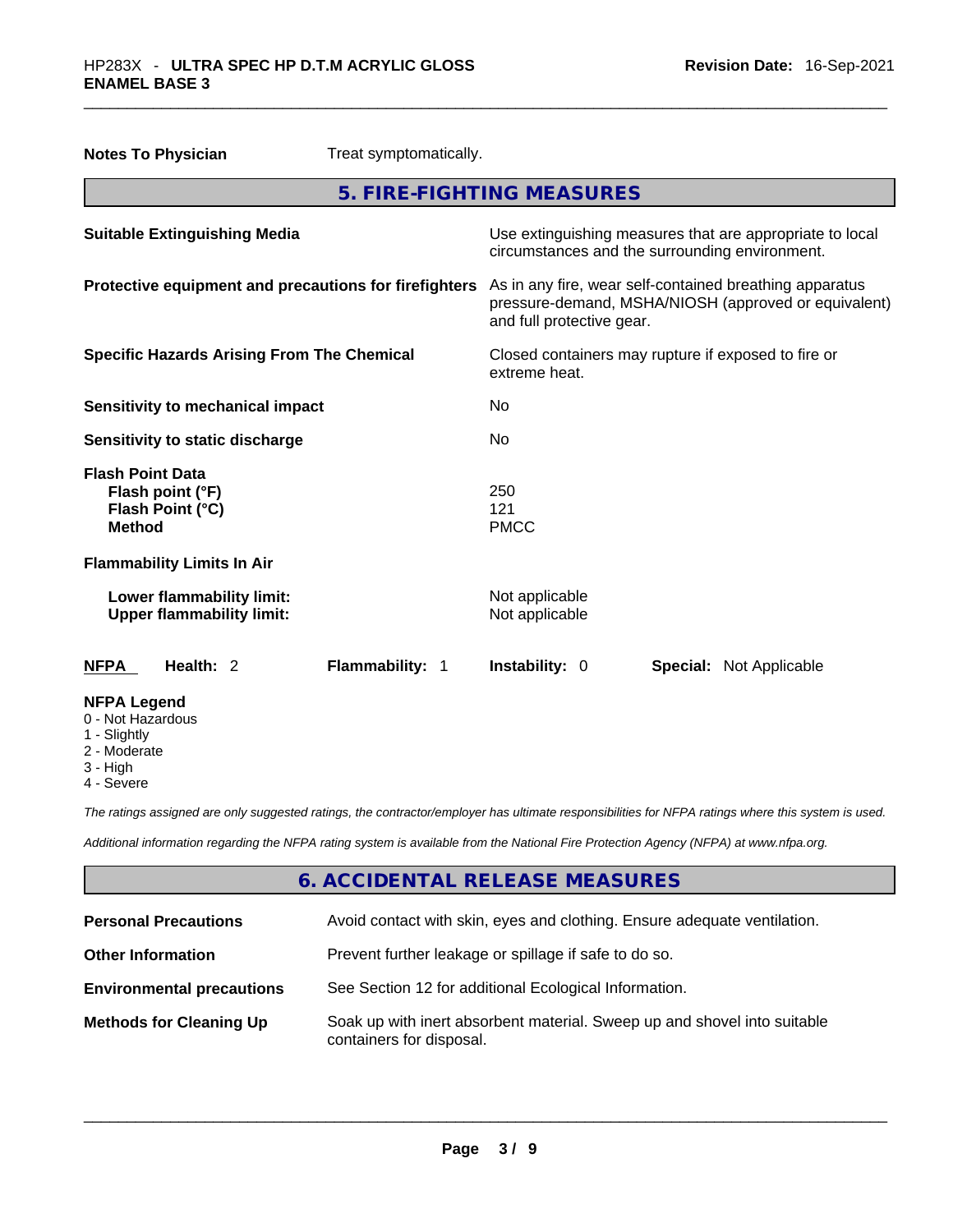|                               | 7. HANDLING AND STORAGE                                                                                                                                                          |
|-------------------------------|----------------------------------------------------------------------------------------------------------------------------------------------------------------------------------|
| <b>Handling</b>               | Avoid contact with skin, eyes and clothing. Avoid breathing vapors, spray mists or<br>sanding dust. In case of insufficient ventilation, wear suitable respiratory<br>equipment. |
| <b>Storage</b>                | Keep container tightly closed. Keep out of the reach of children.                                                                                                                |
| <b>Incompatible Materials</b> | No information available                                                                                                                                                         |

# **8. EXPOSURE CONTROLS/PERSONAL PROTECTION**

## **Exposure Limits**

| <b>Chemical name</b> | <b>ACGIH TLV</b>         | <b>OSHA PEL</b>           |
|----------------------|--------------------------|---------------------------|
| Titanium dioxide     | TWA: $10 \text{ ma/m}^3$ | 15 mg/m $3$ - TWA         |
| Ammonia              | STEL: 35 ppm             | 50 ppm - TWA              |
|                      | TWA: 25 ppm              | $35 \text{ mg/m}^3$ - TWA |

#### **Legend**

ACGIH - American Conference of Governmental Industrial Hygienists Exposure Limits OSHA - Occupational Safety & Health Administration Exposure Limits N/E - Not Established

| <b>Engineering Measures</b>                                                                                                   | Ensure adequate ventilation, especially in confined areas.                                                                                                                                                                                                                                                                                                                                                      |
|-------------------------------------------------------------------------------------------------------------------------------|-----------------------------------------------------------------------------------------------------------------------------------------------------------------------------------------------------------------------------------------------------------------------------------------------------------------------------------------------------------------------------------------------------------------|
| <b>Personal Protective Equipment</b><br><b>Eye/Face Protection</b><br><b>Skin Protection</b><br><b>Respiratory Protection</b> | Safety glasses with side-shields.<br>Protective gloves and impervious clothing.<br>In operations where exposure limits are exceeded, use a NIOSH approved<br>respirator that has been selected by a technically qualified person for the specific<br>work conditions. When spraying the product or applying in confined areas, wear a<br>NIOSH approved respirator specified for paint spray or organic vapors. |
| <b>Hygiene Measures</b>                                                                                                       | Avoid contact with skin, eyes and clothing. Remove and wash contaminated<br>clothing before re-use. Wash thoroughly after handling.                                                                                                                                                                                                                                                                             |

# **9. PHYSICAL AND CHEMICAL PROPERTIES**

| Appearance                                   | liquid            |
|----------------------------------------------|-------------------|
| Odor                                         | little or no odor |
| <b>Odor Threshold</b>                        | No information av |
| Density (Ibs/gal)                            | $8.95 - 9.05$     |
| <b>Specific Gravity</b>                      | $1.08 - 1.10$     |
| рH                                           | No information av |
| <b>Viscosity (cps)</b>                       | No information av |
| Solubility(ies)                              | No information av |
| No information av<br><b>Water solubility</b> |                   |
| <b>Evaporation Rate</b>                      | No information av |
| Vapor pressure                               | No information av |
| Vapor density                                | No information av |
| Wt. % Solids                                 | 40 - 50           |

**Odor** little or no odor **No information available Density (lbs/gal)** 8.95 - 9.05 **Specific Gravity** 1.08 - 1.10 **No information available Viscosity (cps)** No information available No information available **No information available Evaporation Rate** No information available **No information available No information available 40 - 50 Wt. % Solids** 40 - 50 \_\_\_\_\_\_\_\_\_\_\_\_\_\_\_\_\_\_\_\_\_\_\_\_\_\_\_\_\_\_\_\_\_\_\_\_\_\_\_\_\_\_\_\_\_\_\_\_\_\_\_\_\_\_\_\_\_\_\_\_\_\_\_\_\_\_\_\_\_\_\_\_\_\_\_\_\_\_\_\_\_\_\_\_\_\_\_\_\_\_\_\_\_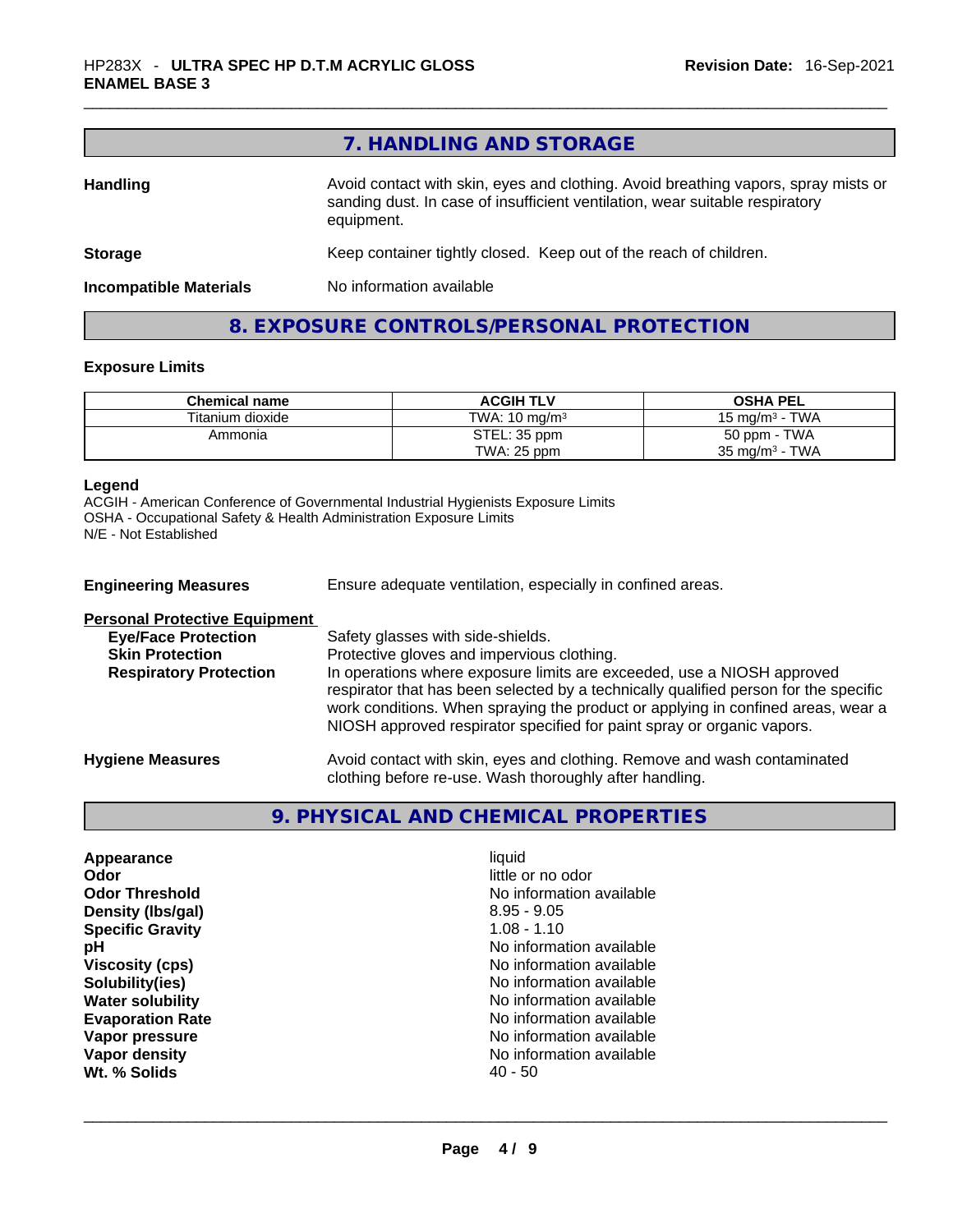| Vol. % Solids                        | $35 - 45$                |
|--------------------------------------|--------------------------|
| Wt. % Volatiles                      | $50 - 60$                |
| Vol. % Volatiles                     | $55 - 65$                |
| <b>VOC Regulatory Limit (g/L)</b>    | < 150                    |
| <b>Boiling Point (°F)</b>            | 212                      |
| <b>Boiling Point (°C)</b>            | 100                      |
| Freezing point (°F)                  | 32                       |
| <b>Freezing Point (°C)</b>           | 0                        |
| Flash point (°F)                     | 250                      |
| Flash Point (°C)                     | 121                      |
| Method                               | <b>PMCC</b>              |
| <b>Flammability (solid, gas)</b>     | Not applicable           |
| <b>Upper flammability limit:</b>     | Not applicable           |
| Lower flammability limit:            | Not applicable           |
| <b>Autoignition Temperature (°F)</b> | No information available |
| <b>Autoignition Temperature (°C)</b> | No information available |
| Decomposition Temperature (°F)       | No information available |
| Decomposition Temperature (°C)       | No information available |
| <b>Partition coefficient</b>         | No information available |

# **10. STABILITY AND REACTIVITY**

| <b>Reactivity</b>                       | Not Applicable                           |
|-----------------------------------------|------------------------------------------|
| <b>Chemical Stability</b>               | Stable under normal conditions.          |
| <b>Conditions to avoid</b>              | Prevent from freezing.                   |
| <b>Incompatible Materials</b>           | No materials to be especially mentioned. |
| <b>Hazardous Decomposition Products</b> | None under normal use.                   |
| Possibility of hazardous reactions      | None under normal conditions of use.     |

**11. TOXICOLOGICAL INFORMATION** 

| <b>Product Information</b>                                                                 |                                           |  |
|--------------------------------------------------------------------------------------------|-------------------------------------------|--|
| Information on likely routes of exposure                                                   |                                           |  |
| <b>Principal Routes of Exposure</b>                                                        | Eye contact, skin contact and inhalation. |  |
| <b>Acute Toxicity</b>                                                                      |                                           |  |
| <b>Product Information</b>                                                                 | No information available                  |  |
| Symptoms related to the physical, chemical and toxicological characteristics               |                                           |  |
| <b>Symptoms</b>                                                                            | No information available                  |  |
| Delayed and immediate effects as well as chronic effects from short and long-term exposure |                                           |  |
|                                                                                            |                                           |  |
|                                                                                            |                                           |  |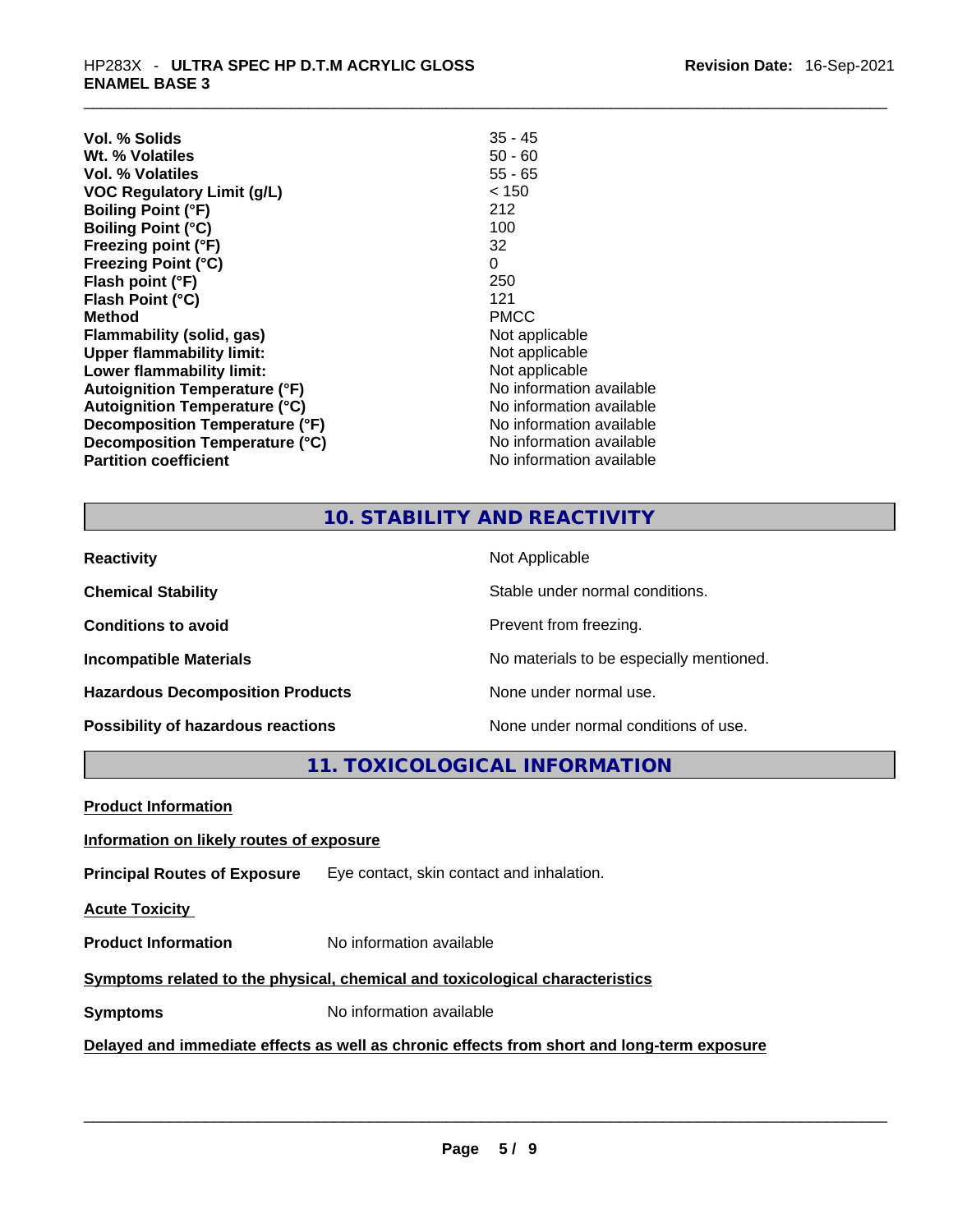| Substance may cause slight skin irritation. Prolonged or repeated contact may dry |
|-----------------------------------------------------------------------------------|
|                                                                                   |
|                                                                                   |
|                                                                                   |
|                                                                                   |
|                                                                                   |
|                                                                                   |
|                                                                                   |
|                                                                                   |
|                                                                                   |
|                                                                                   |
|                                                                                   |
|                                                                                   |
|                                                                                   |
|                                                                                   |

#### **Numerical measures of toxicity**

**The following values are calculated based on chapter 3.1 of the GHS document**

| <b>ATEmix (oral)</b>          | 36136 mg/kg  |
|-------------------------------|--------------|
| <b>ATEmix (dermal)</b>        | 164880 mg/kg |
| ATEmix (inhalation-dust/mist) | 433.9 mg/L   |

### **Component Information**

| Chemical name                                                 | Oral LD50             | Dermal LD50              | Inhalation LC50        |
|---------------------------------------------------------------|-----------------------|--------------------------|------------------------|
| Titanium dioxide<br>13463-67-7                                | $> 10000$ mg/kg (Rat) |                          |                        |
| 2,2,4-trimethyl-1,3-pentanediol<br>diisobutyrate<br>6846-50-0 | $>$ 3200 mg/kg (Rat)  | $\overline{\phantom{0}}$ | $> 5.3$ mg/L (Rat) 6 h |
| Zinc phosphate<br>7779-90-0                                   | $>$ 5000 mg/kg (Rat)  |                          |                        |
| Ammonia<br>7664-41-7                                          | $=$ 350 mg/kg (Rat)   |                          | $= 2000$ ppm (Rat) 4 h |

## **Chronic Toxicity**

### **Carcinogenicity**

*The information below indicates whether each agency has listed any ingredient as a carcinogen:.* 

| <b>Chemical name</b>    | IARC                 | <b>NTP</b> | OSHA   |
|-------------------------|----------------------|------------|--------|
|                         | 2B<br>Possible Human |            | ∟isted |
| ' Titanium J<br>dioxide | Carcinogen           |            |        |

• Although IARC has classified titanium dioxide as possibly carcinogenic to humans (2B), their summary concludes: "No significant exposure to titanium dioxide is thought to occur during the use of products in which titanium dioxide is bound to other materials, such as paint."

#### **Legend**

IARC - International Agency for Research on Cancer NTP - National Toxicity Program OSHA - Occupational Safety & Health Administration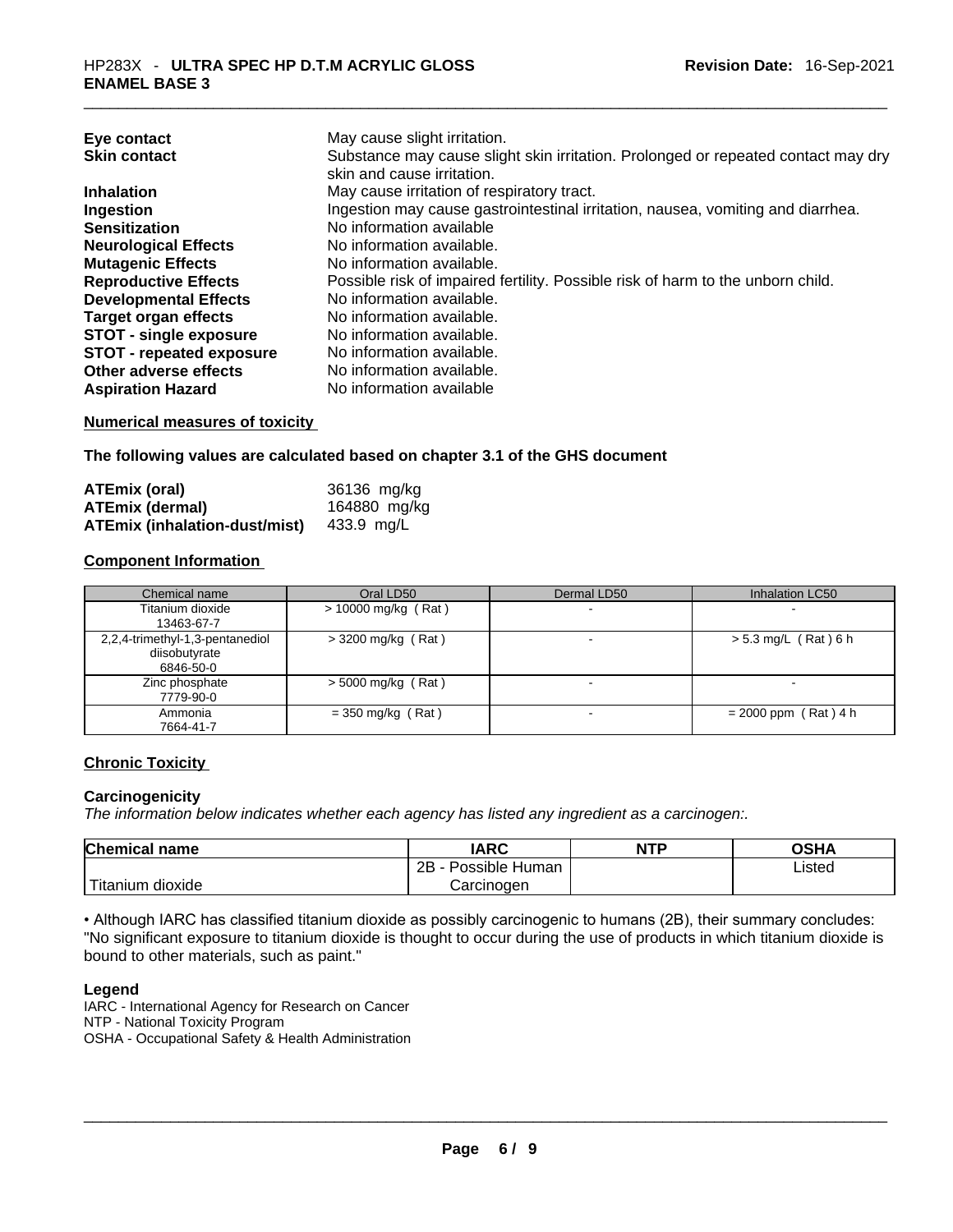# **12. ECOLOGICAL INFORMATION**

## **Ecotoxicity Effects**

The environmental impact of this product has not been fully investigated.

## **Product Information**

#### **Acute Toxicity to Fish**

No information available

#### **Acute Toxicity to Aquatic Invertebrates**

No information available

### **Acute Toxicity to Aquatic Plants**

No information available

### **Persistence / Degradability**

No information available.

### **Bioaccumulation**

There is no data for this product.

### **Mobility in Environmental Media**

No information available.

#### **Ozone**

No information available

## **Component Information**

### **Acute Toxicity to Fish**

Titanium dioxide  $LC50:$  > 1000 mg/L (Fathead Minnow - 96 hr.)

### **Acute Toxicity to Aquatic Invertebrates**

No information available

### **Acute Toxicity to Aquatic Plants**

No information available

## **13. DISPOSAL CONSIDERATIONS**

**Waste Disposal Method** Dispose of in accordance with federal, state, and local regulations. Local requirements may vary, consult your sanitation department or state-designated environmental protection agency for more disposal options.

## **14. TRANSPORT INFORMATION**

**DOT** Not regulated  $\blacksquare$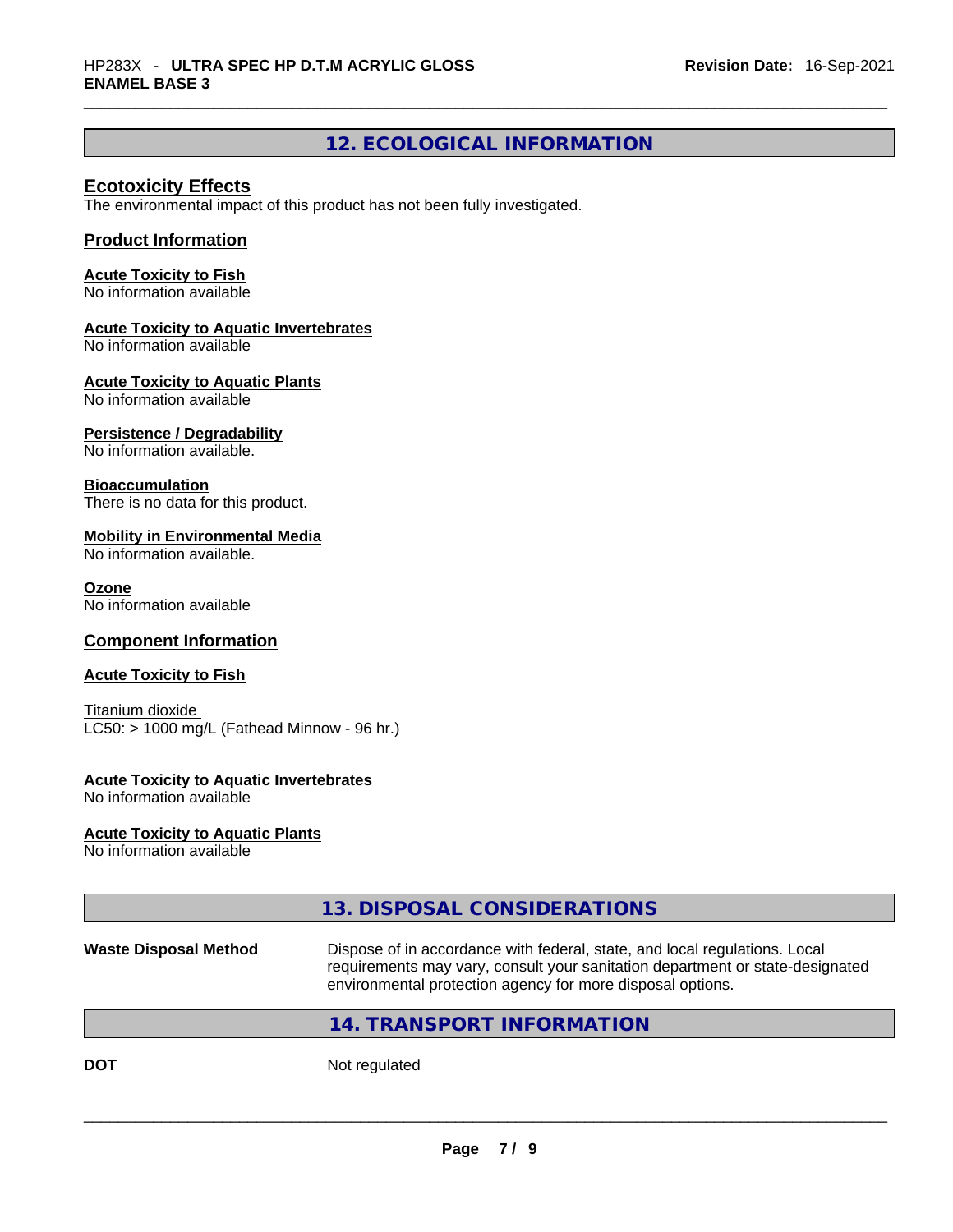| <b>ICAO/IATA</b>          | Not regulated              |
|---------------------------|----------------------------|
| <b>IMDG/IMO</b>           | Not regulated              |
|                           | 15. REGULATORY INFORMATION |
| International Inventories |                            |

## **International Inventories**

| <b>TSCA: United States</b> | Yes - All components are listed or exempt. |
|----------------------------|--------------------------------------------|
| <b>DSL: Canada</b>         | Yes - All components are listed or exempt. |

## **Federal Regulations**

| SARA 311/312 hazardous categorization |     |  |
|---------------------------------------|-----|--|
| Acute health hazard                   | Nο  |  |
| Chronic Health Hazard                 | Yes |  |
| Fire hazard                           | No  |  |
| Sudden release of pressure hazard     | Nο  |  |
| Reactive Hazard                       | No  |  |

### **SARA 313**

Section 313 of Title III of the Superfund Amendments and Reauthorization Act of 1986 (SARA). This product contains a chemical or chemicals which are subject to the reporting requirements of the Act and Title 40 of the Code of Federal Regulations, Part 372:

| Chemical name  | CAS No.   | Weight-% | <b>CERCLA/SARA 313</b><br>(de minimis concentration) |
|----------------|-----------|----------|------------------------------------------------------|
| Zinc phosphate | 7779-90-0 |          |                                                      |

## **Clean Air Act,Section 112 Hazardous Air Pollutants (HAPs) (see 40 CFR 61)**

This product contains the following HAPs:

*None*

## **US State Regulations**

## **California Proposition 65**

**WARNING:** This product can expose you to chemicals including Titanium dioxide, which are known to the State of California to cause cancer, and Toluene which are known to the State of California to cause birth defects or other reproductive harm. For more information go to www.P65Warnings.ca.gov

## **State Right-to-Know**